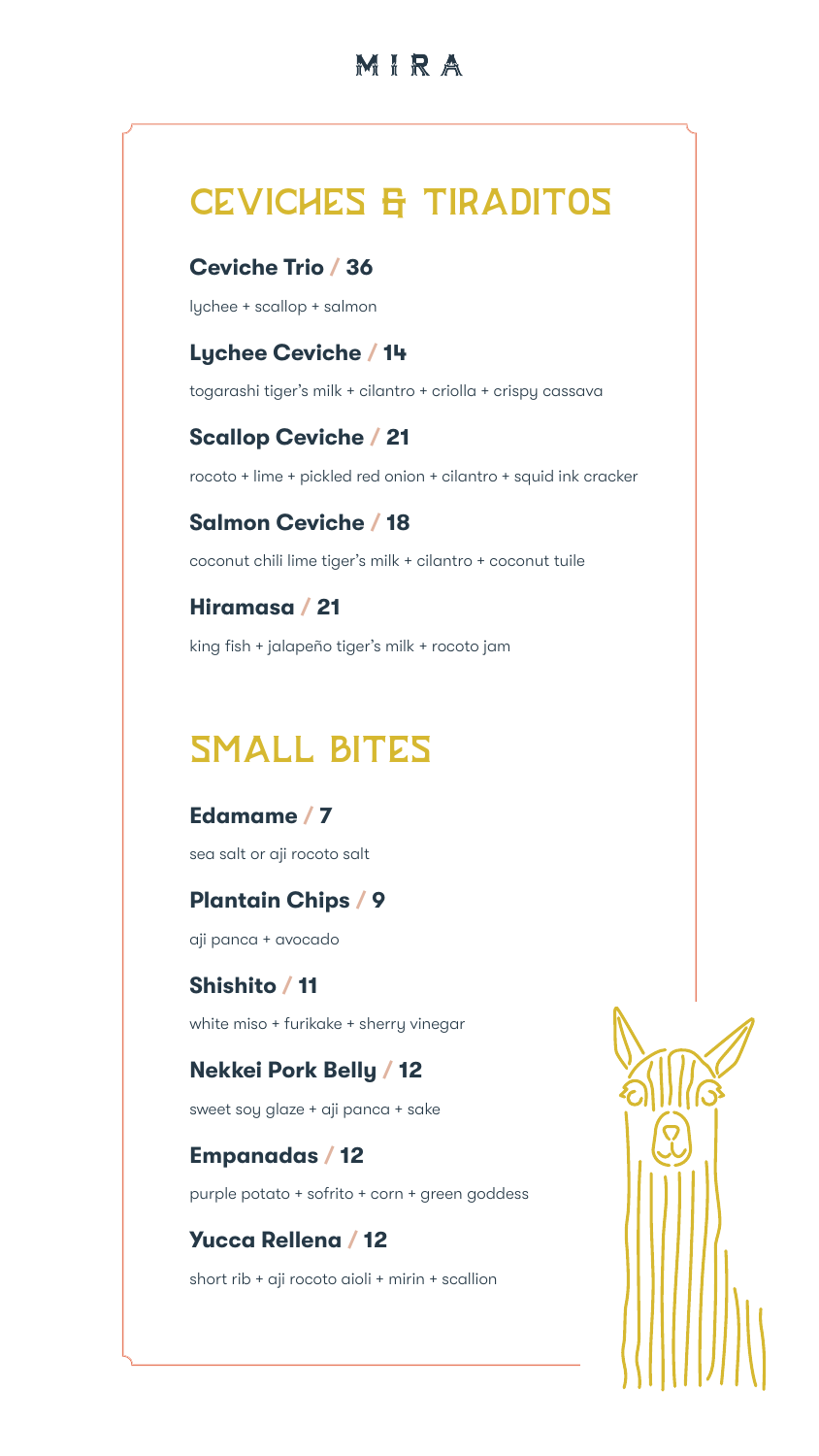# APPETIZERS

### **Heirloom Tomato Salad / 14**

edamame + avocado + aji rocoto + lime + red wine vinaigrette

### **Quinoa Salad / 16**

charred baby gem + pickled pearl onion + hearts of palm + queso fresco + green goddess

### **Tuna Tostada / 19**

purple corn + spicy tuna + cilantro crema + avocado

## **Wagyu / 19**

wagyu tataki + truffle ponzu + scallion + crispy shallots

## **Pulpo / 26**

spanish octopus + aji amarillo + coco bean purée + salsa criolla

# ANTICUCHO

### **Short Rib / 24**

truffle huancaína + sweet potato hay

### **Salmon / 21**

teriyaki + shiso

### **Chicken / 21**

rocoto BBQ sauce + pickled carrot + miso aioli

# MAINS

### **Pollo a la Brassa /** half | **29** whole | **48**

rotisserie + aji panca + roasted potato + green goddess + rocoto hot sauce + seasonal pickles

### **Branzino / MP**

purple potato + miso + marinated peppers + lime

## **Ribeye / 52**

14oz ribeye + cassava purée + baby carrots + spiced jus

### **Saffron Rice / 34**

charred asparagus + shallot + butternut squash + pickled radish + scallion